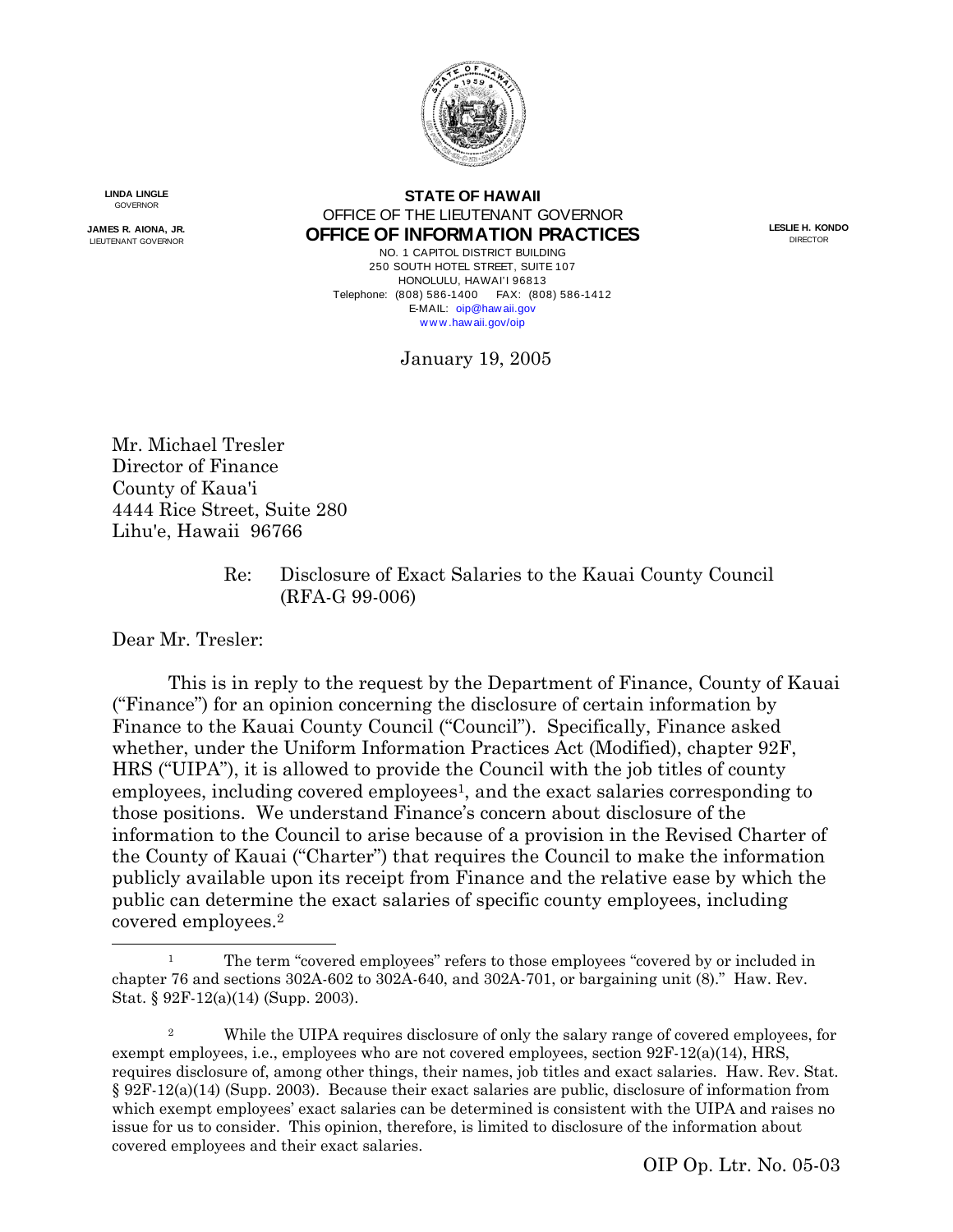$\overline{a}$ 

# **ISSUE PRESENTED**

Whether a county charter provision requiring disclosure of the exact salaries of covered employees is contrary to the UIPA.

### **BRIEF ANSWER**

No. The UIPA is premised on disclosure, i.e., on allowing public access to records maintained by state and county agencies. While the UIPA confers on an agency the discretion to withhold certain types of records (or certain types of information contained in records), it does not require an agency to deny access to those records. Accordingly, we do not believe that a county charter provision that requires disclosure of records that could otherwise be withheld under the UIPA violates or otherwise contradicts the statute.

#### **FACTS**

The Charter requires that the director of finance prepare a proposed annual budget ordinance ("proposed budget"), consisting of the operating and capital budgets for the ensuing fiscal year, and that the proposed budget be submitted by the mayor to the Council. Charter § 9.02.A. (1992). The Charter also requires the Council, upon receipt of the proposed budget, to publish a notice in the newspaper, announcing, among other things, that the proposed budget is available at the county clerk's office. Charter § 19.7 (1992).

You have advised us that, at the Council's request, the proposed budget consists of a "detailed computer run" that, among other things, lists each of the positions held by county employees by job title and the exact salary corresponding to the specific position.3 You have also advised us that the budget passed by the Council, i.e., the budget ordinance, also includes all of the positions and corresponding salaries.4 It is our understanding that neither the proposed budget

<sup>3</sup> We understand that the operating budget must include salaries and other expenses necessary for the upkeep, maintenance and operation of the departmental or agency functions. Charter § 19.04 (1992). While we do not read the Charter to require that the exact salary of each county position be included in the proposed budget, the Council apparently interprets the Charter to require that such information to be part of the proposed budget. Accordingly, for the purposes of this opinion, we have considered the Charter to require the proposed budget to include the exact salaries of every county position.

The OIP previously concluded that legislative enactments, such as the budget ordinance, are public, without segregation or redaction of any information contained therein. OIP Opinion Letter Number 91-17 (Oct. 7, 1991) (salary information about covered employees contained in budget ordinance is public).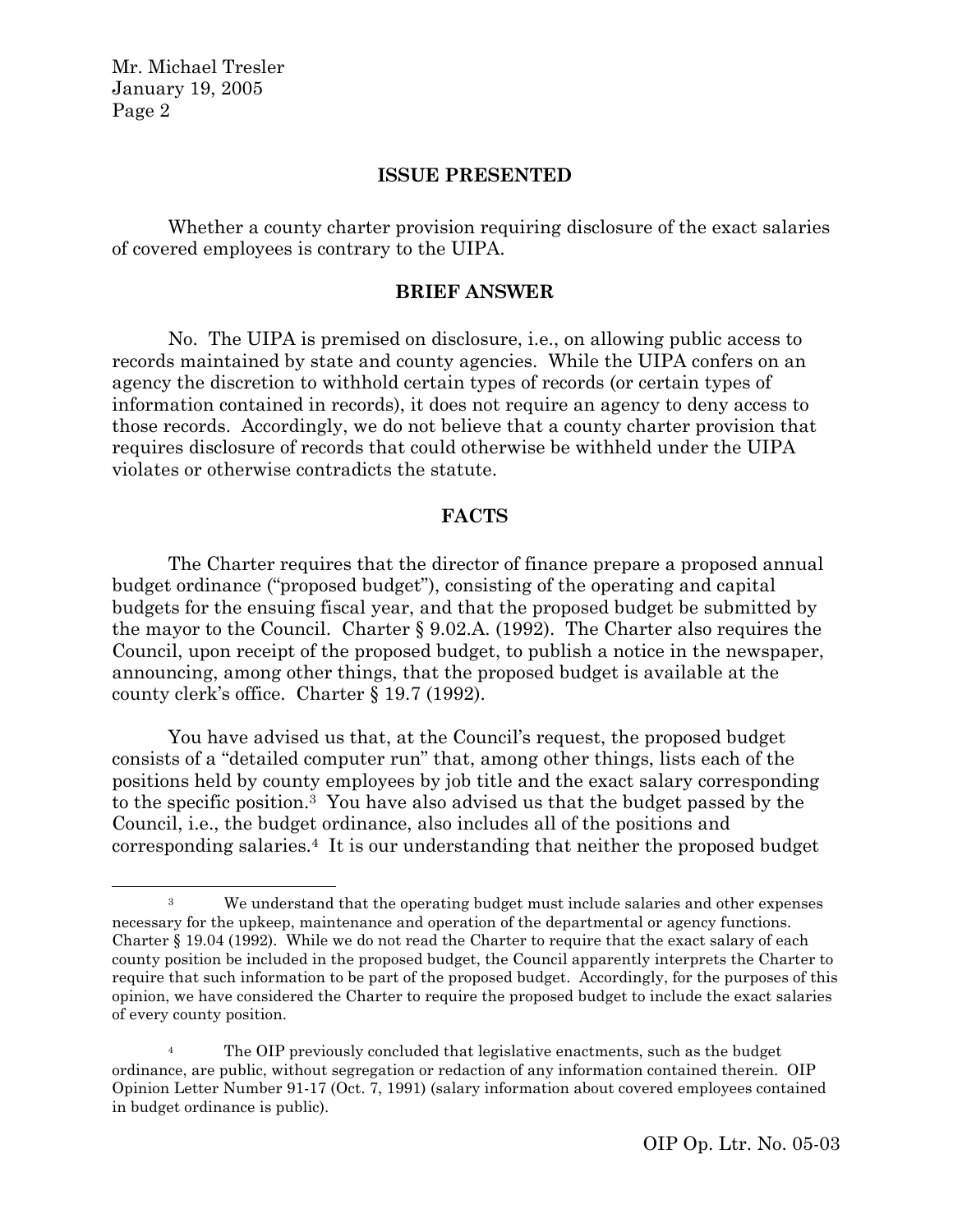$\overline{a}$ 

nor the budget ordinance identify the name of county employee holding the specific job title.5

Finance is concerned that the exact salary of a covered employee can easily be determined. Specifically, Finance correctly notes that an employee's name and job title, including a covered employee's name and job title, are public and must be disclosed upon request. In many instances, especially where there is only one employee with a particular job title, that information can be cross-referenced against the information contained in the proposed budget to easily determine a specific employee's exact salary.

# **DISCUSSION**

The Council's practice of requiring the job title of every County employee and the corresponding salary earned by that employee to be listed in the proposed budget raises a series of issues for us to consider. Because the proposed budget, once submitted to the Council, is required to be available to the public by the Charter, Finance's disclosure to the Council is, in essence, disclosure to the public. Moreover, although the information contained in the proposed budget does not identify the person holding the particular position, for the purposes of our analysis, because of the relative easy in determining that information through other public records, we have considered the proposed budget as if it identified the covered employee by name and his or her exact salary. We, therefore, have considered the issue raised by Finance's request to be whether Finance is allowed to withhold from public disclosure the exact salaries of covered employees notwithstanding the Charter's requirement that the information be public.6 That inquiry, stated another way, is whether the Charter's requirement that the proposed budget, containing the exact salary information, be available to the public violates the UIPA.

<sup>&</sup>lt;sup>5</sup> The Office of the County Attorney provided us with the most recent budget ordinance, Ordinance No. B-2004-621, adopted by the Council on May 24, 2004 and approved by the Mayor on May 28, 2004. That ordinance lists all of the County positions and the corresponding salaries for each position, including those positions held by covered employees, and incorporates the detailed computer run submitted by Finance.

<sup>6</sup> The issue about whether Finance is authorized to share the exact salary information with the Council is addressed by section  $92F-19(a)(6)$ , HRS. That section allows an agency to disclose records (and information) that would otherwise be protected from disclosure "[t]o the legislature, or a county council, or any committee or subcommittee thereof[.]" Haw. Rev. Stat. § 92F-19(a)(6) (1999). While, generally, inter-agency disclosure under section 92F-19, HRS, is discretionary, i.e., it does not require disclosure by one agency to another, because the UIPA is premised on disclosure, as discussed herein, we believe that the Charter's requirement that Finance provide the proposed budget to the Council is consistent with the UIPA.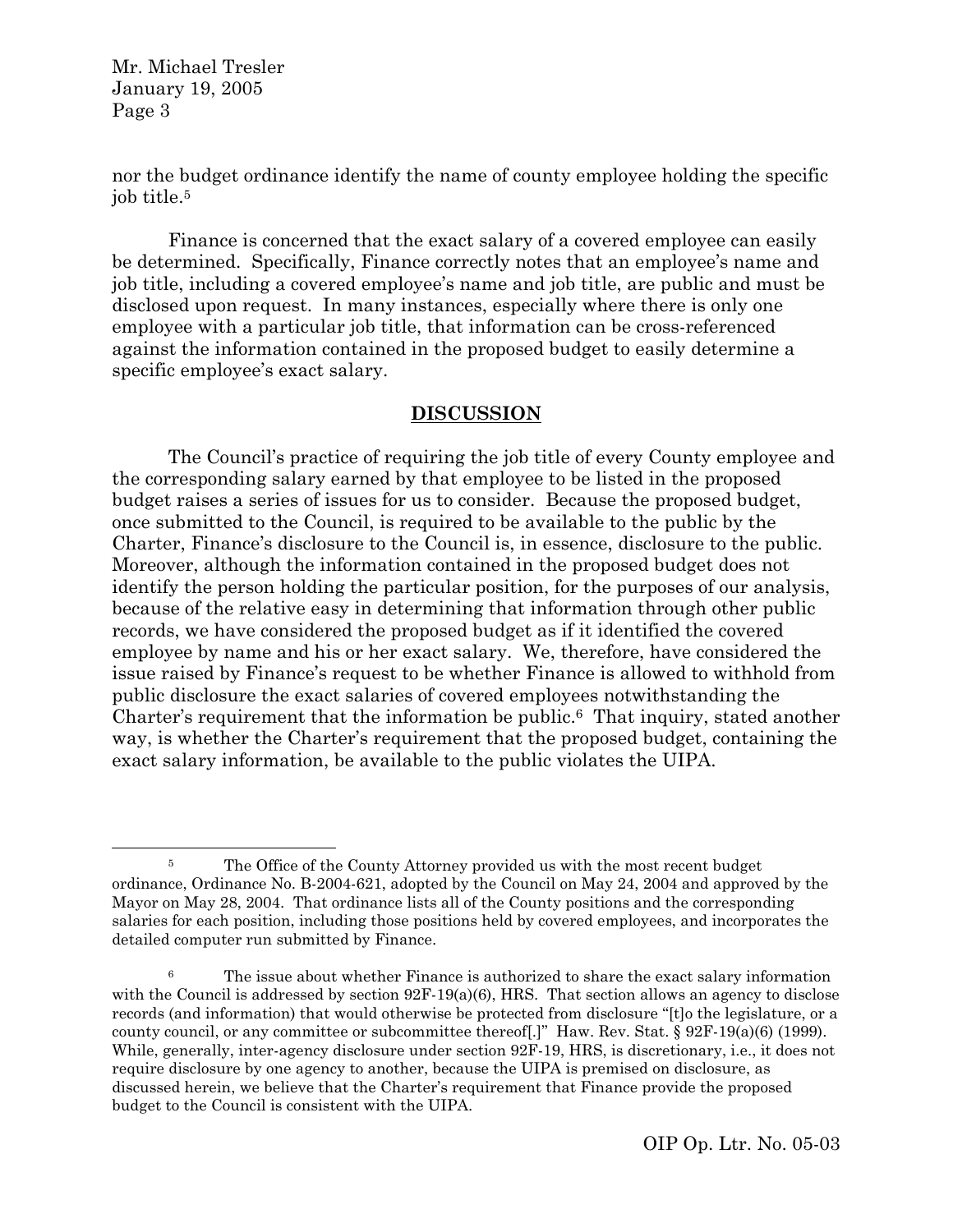$\overline{a}$ 

In mandating that the exact salaries of exempt employees be public, the legislature specifically required disclosure of only the salary range of covered employees. Specifically, the statute provides:

Any law to the contrary notwithstanding, each agency shall make available for public inspection and duplication during regular business hours:

\* \* \*

[t]he name, compensation (but only the salary range for employees covered by or included in chapter 76, and sections 302A-602 to 302A-640, and 302A-701, or bargaining unit (8)), job title, business address, business telephone number, job description, education and training background, previous work experience, dates of first and last employment, position number, type of appointment, service computation date, occupational group or class code, bargaining unit code, employing agency name and code, department, division, branch, office, section, unit, and island of employment, of present or former officers or employees of the agency[.]

Haw. Rev. Stat. § 92F-12(a)(14) (Supp. 2003). By requiring disclosure of only their salary ranges, the legislature implicitly appears to have recognized that covered employees possess a privacy interest in their exact salaries.7 Generally, where an individual has a significant privacy interest in a record (or in information contained in a record), an agency is required to balance the privacy interest against the public's interest in disclosure and may withhold the record where the person's privacy interest is not outweighed by the public's interest. Haw. Rev. Stat. § 92F-13(1) (1999).

In this case, however, we need not determine whether the covered employees' privacy interest in their exact salaries is significant and, if so, whether that privacy interest outweighs the public's interest in disclosure of their exact salaries. Instead, our analysis is concentrated solely on the Charter's requirement that the proposed budget, which includes the exact salaries, be made available to the public. We must determine whether that requirement, which effectively denies Finance the ability to withhold the proposed budget (or information contained in the record) as it may be permitted to do in accordance with one or more of the UIPA's exceptions,

<sup>&</sup>lt;sup>7</sup> We recognize that the proposed budget contains the <u>proposed</u> salaries of County employees, which may or may not be the actual salaries that those employees earn in the upcoming fiscal year. We, however, have assumed that the proposed salaries most frequently become the actual salaries and/or may be the exact salaries that the employees earn currently. Therefore, for the purposes of this opinion, we have analyzed Finance's request as if the covered employees' salaries as contained in the proposed budget are their actual salaries.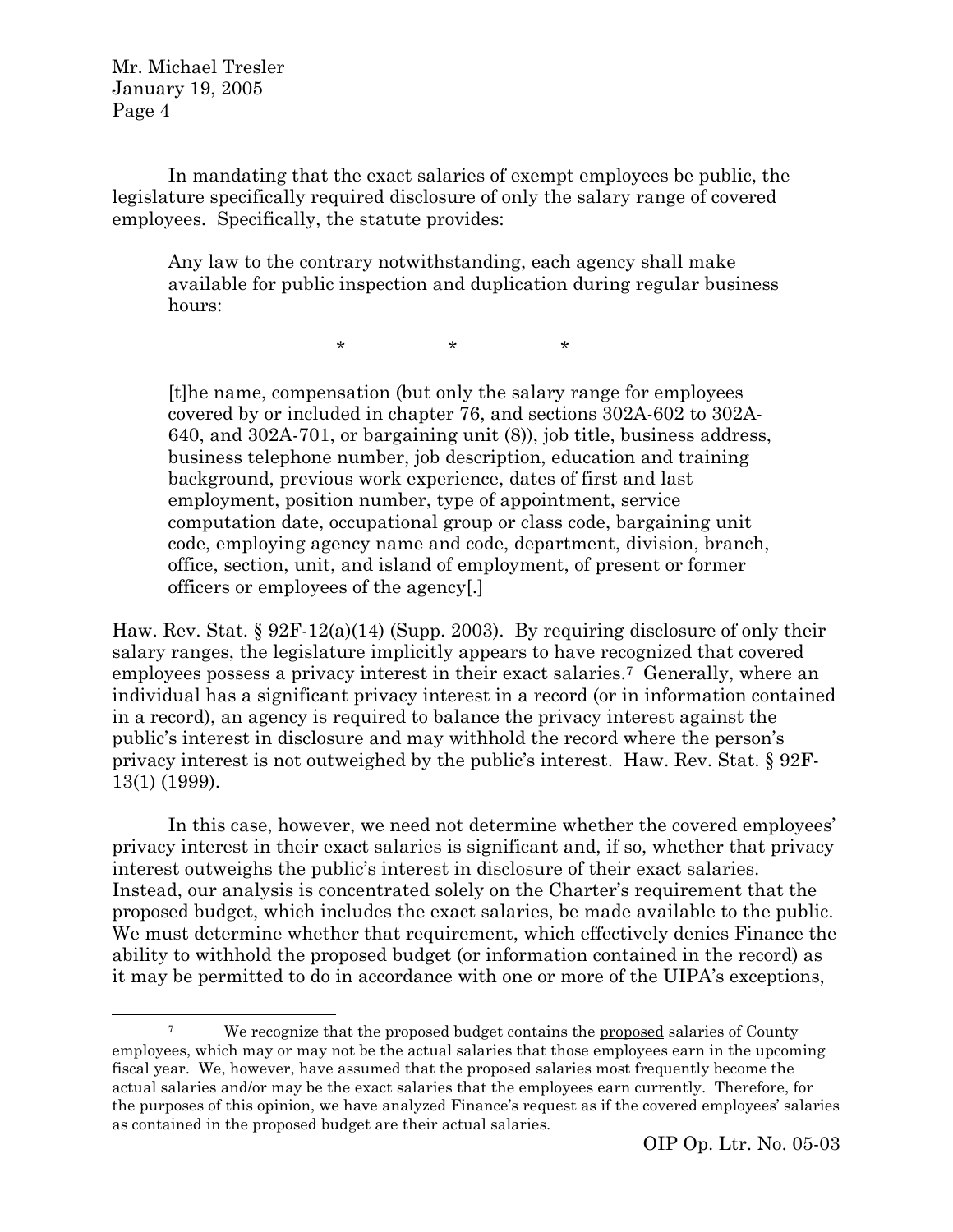is consistent with the statute. At first blush, the Charter provision may appear to conflict with the UIPA's privacy exception. On closer review, however, we find no conflict between the statute and the Charter's requirement, notwithstanding the fact that the Charter's requirement results in the exact salaries of covered employees being disclosed.

Prior OIP opinions reveal a somewhat inconsistent interpretation regarding records that fall within the privacy exception, section 92F-13(1), HRS. For instance, after concluding that disclosure of retired public employees' retirement benefits would constitute a clearly unwarranted invasion of privacy, we noted that the plain language of the privacy exception did not prohibit an agency from disclosing such information that fell within the exception. OIP Op. Ltr. No. 90-1 at 9 (Jan. 8, 1990). In that opinion, however, in light of the right to privacy contained in Hawaii's Constitution, we strongly recommended against disclosure of information which, if disclosed, would constitute a clearly unwarranted invasion of privacy absent a court order or statute specifically requiring disclosure. Id. Subsequently, a number of our opinions construing the privacy exception appear to have interpreted the statute as prohibiting disclosure of those records that are covered by the exception. As an example, in OIP Opinion Letter Number 95-16, after noting that the federal Freedom of Information Act's exceptions to disclosure "permit but do not compel the non-disclosure of federal agency records," we stated that, under the UIPA:

an agency must not disclosure government records that would constitute a clearly unwarranted invasion of personal privacy under section 92F-13(1), Hawaii Revised Statutes, or records that are protected from disclosure by specific State statutes or by order of a court, under section 92F-13(4), Hawaii Revised Statutes.

OIP Op. Ltr. No. 95-16 at 13 (July 18, 1995) (emphasis added). Because of the inconsistency between our earlier opinions, we believe that it is necessary to clarify our interpretation of the privacy exception and to provide more specific guidance regarding our interpretation of the manner in which an agency should respond to a request for access to records that fall within that exception.

As we have noted in numerous prior opinions, the UIPA is intended to protect the public's right to access government records as well as to implement the right to privacy under Hawaii's Constitution. See Haw. Rev. Stat. § 92F-2 (1999); see also Conf. Comm. Rep. 112-88, 14th Leg., 1988 Reg. Sess., Haw. H.J. 817 (1988); State of Hawaii Organization of Police Officers v. Society of Professional Journalists, 83 Haw. 378, 396(1996). In fact, the statute's purpose section expressly directs that:

[t]he policy of conducting government business as openly as possible must be tempered by a recognition of the right of the people to privacy,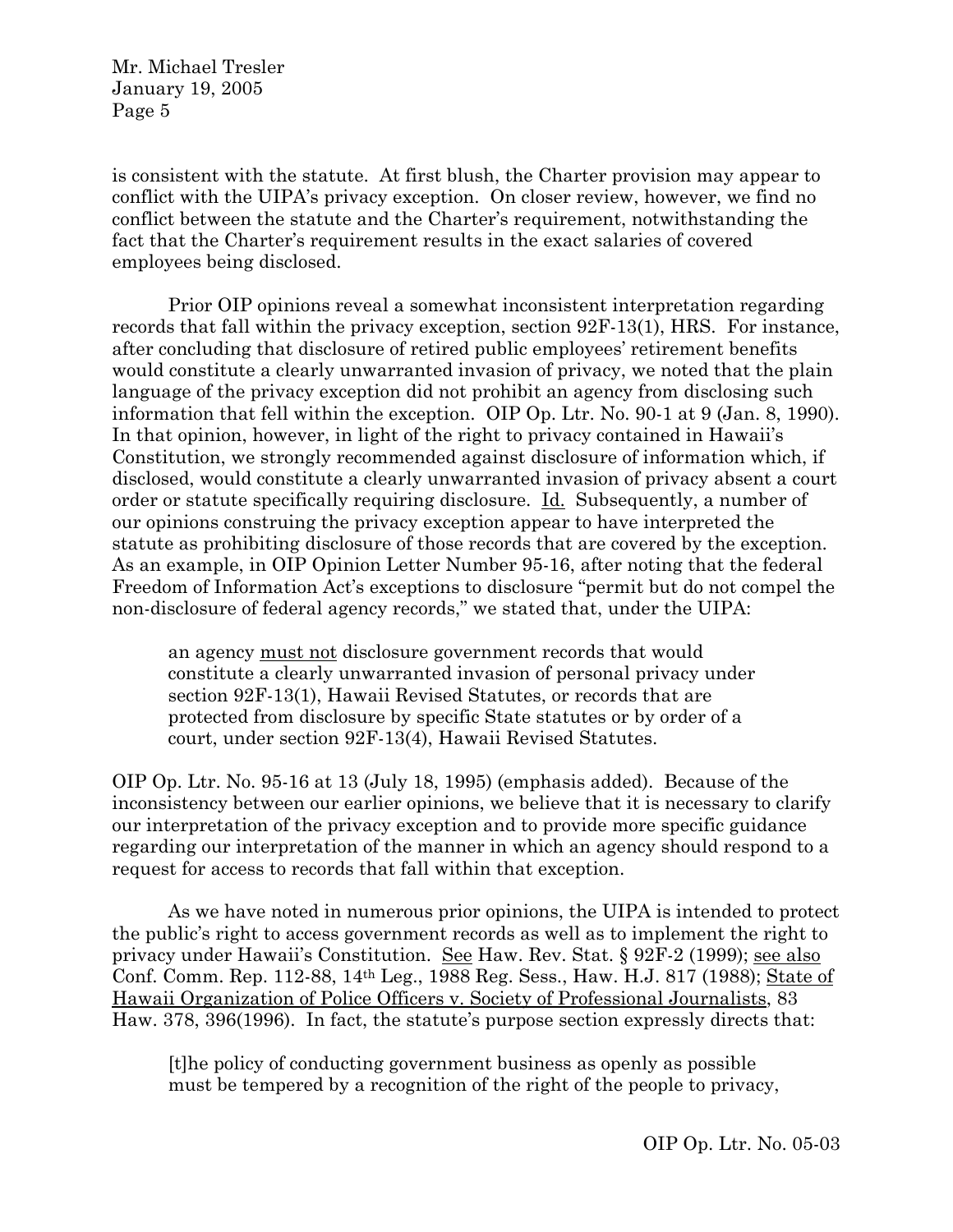$\overline{a}$ 

as embodied in section 6 and section 7 of Article I of the Constitution of the State of Hawaii.

Haw. Rev. Stat. § 92F-2 (1999).

While the legislature intended that the constitutional right of privacy be considered in every appropriate case, in our opinion, not every record that may be withheld under the privacy exception falls within the constitutionally protected right to privacy. Because we believe that the privacy exception is broader than and allows protection of records that may not be protected by the Hawaii Constitution's right to privacy, we cannot interpret the language of section 92F-13, HRS, which provides that the section "shall not require disclosure" of the records listed therein, as prohibiting disclosure of records that fall within the statute's exceptions to disclosure. We simply do not read that language to preclude disclosure of the records. Rather, we interpret the exceptions to disclosure in section 92F-13, HRS, to confer on the agency maintaining the particular record the discretion to withhold the record from disclosure. That is, in our opinion, section 92F-13, HRS, contains the exceptions to mandatory disclosure; however, those exceptions do not prohibit agency disclosure. Accordingly, to the extent that our earlier opinions state or imply that records falling within the privacy exception must be withheld, those opinions are hereby overruled.<sup>8</sup> See OIP Op. Ltr. No. 02-08 (Sept. 6, 2002) (setting forth the standard for reconsideration of prior opinions).

Our interpretation, however, does not mean that an agency should choose, in its discretion, to disclose any record that falls within the UIPA's privacy exception. Because of the legislature's clear intent to protect a person's constitutional right to privacy, where a person's privacy interest outweighs the public's interest in disclosure, we believe generally that agencies should exercise their discretion to withhold the record. Although the UIPA grants discretion to an agency to disclose and does not require withholding, where a record implicates a person's constitutional right to privacy, it is our opinion that the Constitution requires the agency to withhold the record.<sup>9</sup> See SHOPO v. Society of Professional Journalists-

<sup>8</sup> Although some of earlier opinions appear to have concluded otherwise, we note that the UIPA's legislative history directs that "[t]he case law under the Freedom of Information Act should be consulted for additional guidance." S. Stand. Comm. Rep. 2580, 14th Leg., 1988 Reg. Sess., Haw. S.J. 1094 (1988). The United States Supreme Court's opinion in Chrysler Corp. v. Brown, 441 U.S. 281, 60 L. Ed. 2d 208, 99 S. Ct. 1705 (1978), further reinforces our present conclusion. In holding that that the exemptions to disclosure in the federal Freedom of Information Act ("FOIA") were not mandatory bars to disclosure, the Court concluded that the exemptions reflected Congress' concern about "the *agency's* need or preference for confidentiality; the FOIA by itself protects the submitters' interest in confidentiality only to the extent that this interest is endorsed by the agency collecting the information." Chrysler, 441 U.S. at 293 (italics in original).

OIP Op. Ltr. No. 05-03 <sup>9</sup> Similarly, where a statute outside of the UIPA makes a record (or information contained in the record) confidential, i.e., protected from public disclosure, we believe that the record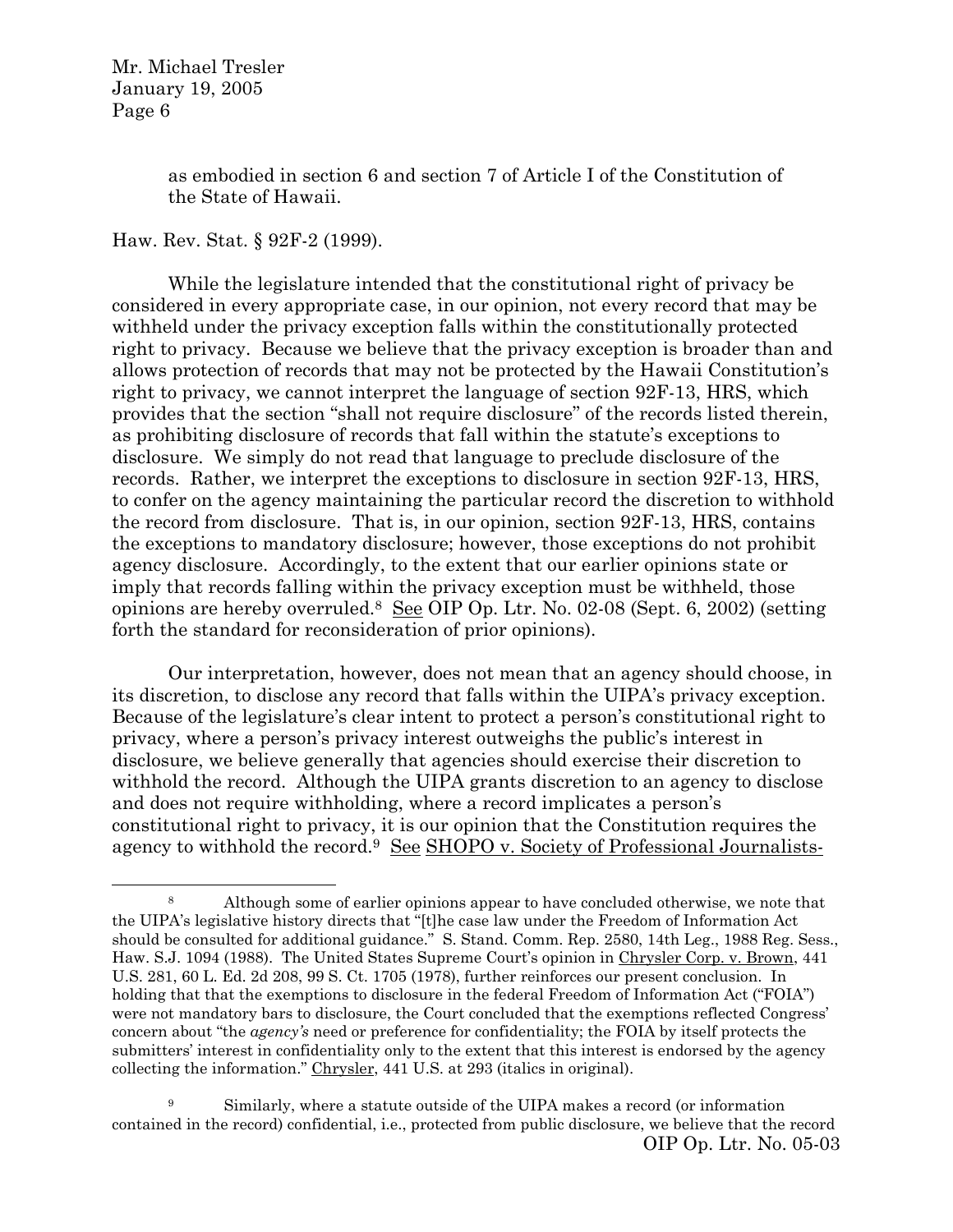$\overline{a}$ 

University of Hawaii Chapter, 83 Haw. 378, 927 P.2d 386 (1996). Accordingly, if an agency is intent upon disclosing a record that may be withheld under section 92F-13(1), HRS, we strongly recommend that the agency first determine, through consultation with its attorney, whether the information contained in the record arises to the level of constitutionally protected information. If the information contained in the record does not fall within the constitutional right to privacy, we believe that an agency may then elect to disclose that record.<sup>10</sup>

In this case, we do not believe that Finance must consult with its attorney before disclosing the covered employees' exact salaries. While the covered employees may have a significant privacy interest in their exact salary, they do not have constitutionally protected right to keep their exact salaries private. Nakano v. Matayoshi, 68 Haw. 140, 149, 706 P.2d 814, 819 (1985) (government employees have a reduced expectation of privacy in their salaries, which are of legitimate public concern, and that disclosure of exact salaries does not violate the constitutional right of privacy); see also Haw. Rev. Stat.  $\S 92F-12(a)(14)$  (Supp. 2003) (requiring disclosure of exact salaries of exempt employees).

While it is our opinion that the UIPA does not prohibit Finance from publicly disclosing the exact salaries of covered employees, notwithstanding the fact that the exact salaries could be withheld under section  $92F-13(1)$ , HRS,<sup>11</sup> the question remains as to whether the Charter provision that requires disclosure of the proposed budget, which includes the covered employees' exact salaries, and thereby obliterates Finance's discretion under the UIPA to withhold the information, is contrary to the statute. We previously have opined that a county charter provision is inferior to the UIPA and, therefore, cannot provide greater restrictions on access to records. See, e.g., OIP Op. Ltr. No. 95-14 (May 8, 1995). However, in contrast to that opinion, in this case, the Charter requires greater disclosure than that required by the UIPA.

In analyzing the question, we again consider the statute's purpose. We are persuaded that the statute is premised on disclosure. That is, the basic objective of

should be withheld. See Haw. Rev. Stat. §92F-13(4) (1999). Although the UIPA may confer upon the agency the discretion to disclose the record, the other statute may require that the record be withheld.

<sup>10</sup> See Arakawa v. Sakata, 133 F. Supp.2d 1223, 1230 (D. Haw. 2001) (government employee immune from suit as long as conduct did not violate clearly established statutory or constitutional rights of which a reasonable person would have known); see also Haw. Rev. Stat. § 92F-16 (1999).

<sup>11</sup> We have not attempted to balance the public's interest in disclosure against the privacy interest of the covered employees. Because of the manner in which we believe the statute and the Charter must be construed, we need not balance the competing interests.